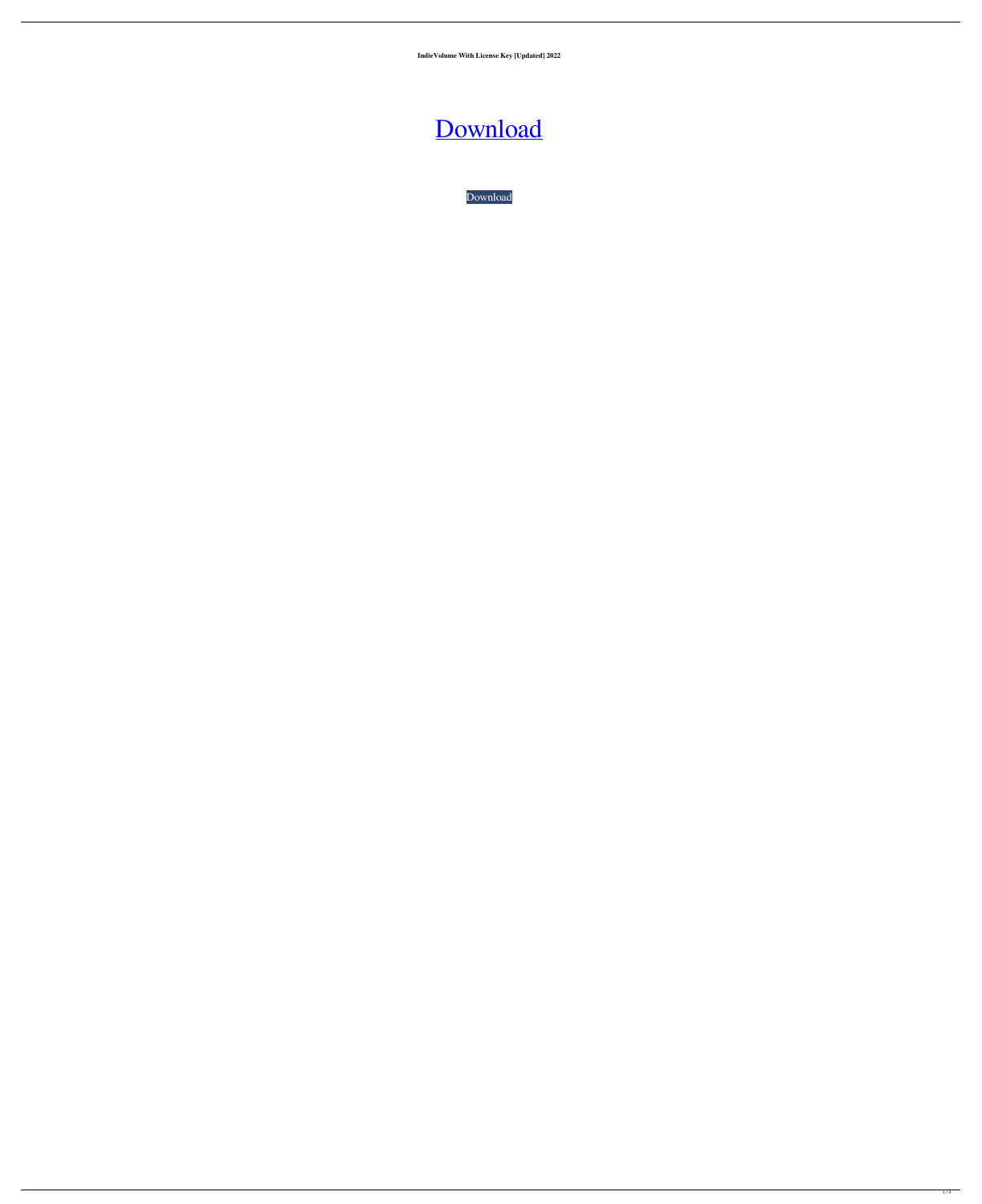### **IndieVolume Crack + Free Download For PC (2022)**

Indie Volume is an application that does a very simple and very useful thing. It allows you to independently control the volume of applications that are running on your system. This means that for example if you have your Indie Volume grants you control over balance, muting and FX. It also allows you to choose the device to which the applications send its audio output. You can opt to transmit the audio feed to headphones, speakers or to ano lists of applications, active and closed, and one that offers the actual volume controls and settings. A great thing about this tool is that in order to be able to control the individual volumes for applications you don't them in a 'Closed Applications' list. Moreover, you can adjust the volume even if the application is closed. Also, in case you want to, IndieVolume makes it possible to add various effects to the audio output. You can appl shouting and you can't find a way to turn it off. Review IndieVolume v2.1.1 Full Version Related News: AudioEdit 3.1.2 Crack User reviews: - The most important thing is the quality of the application. So, it is really wort

#### **IndieVolume Crack Incl Product Key**

KEYMACRO is a visual macro recorder that captures everything you type into the current application and stores it into a sequence of keystrokes. After that, you can re-use the recorded macros and play them by using KEYMACRO input such as highlighting text. You don't even have to set your mouse pointer position on specific parts of a document because KEYMACRO will do it automatically for you. You can also use it to record any selected text by go back to the recorded macro and re-type it, so you won't forget any of the actions you performed. Keymacro records the data as plain text, it doesn't require any software to be installed and it's also free. How to conver automatically start converting the video file to MP3. The output quality of the MP3 file depends on the compression rate which is automatically set by the application. You can select the best output quality by clicking on be less than three minutes long. Conclusion Personally, the software doesn't make any difference with my system. The audio quality is great, the user interface is nice and simple, the software is really easy to use. Also,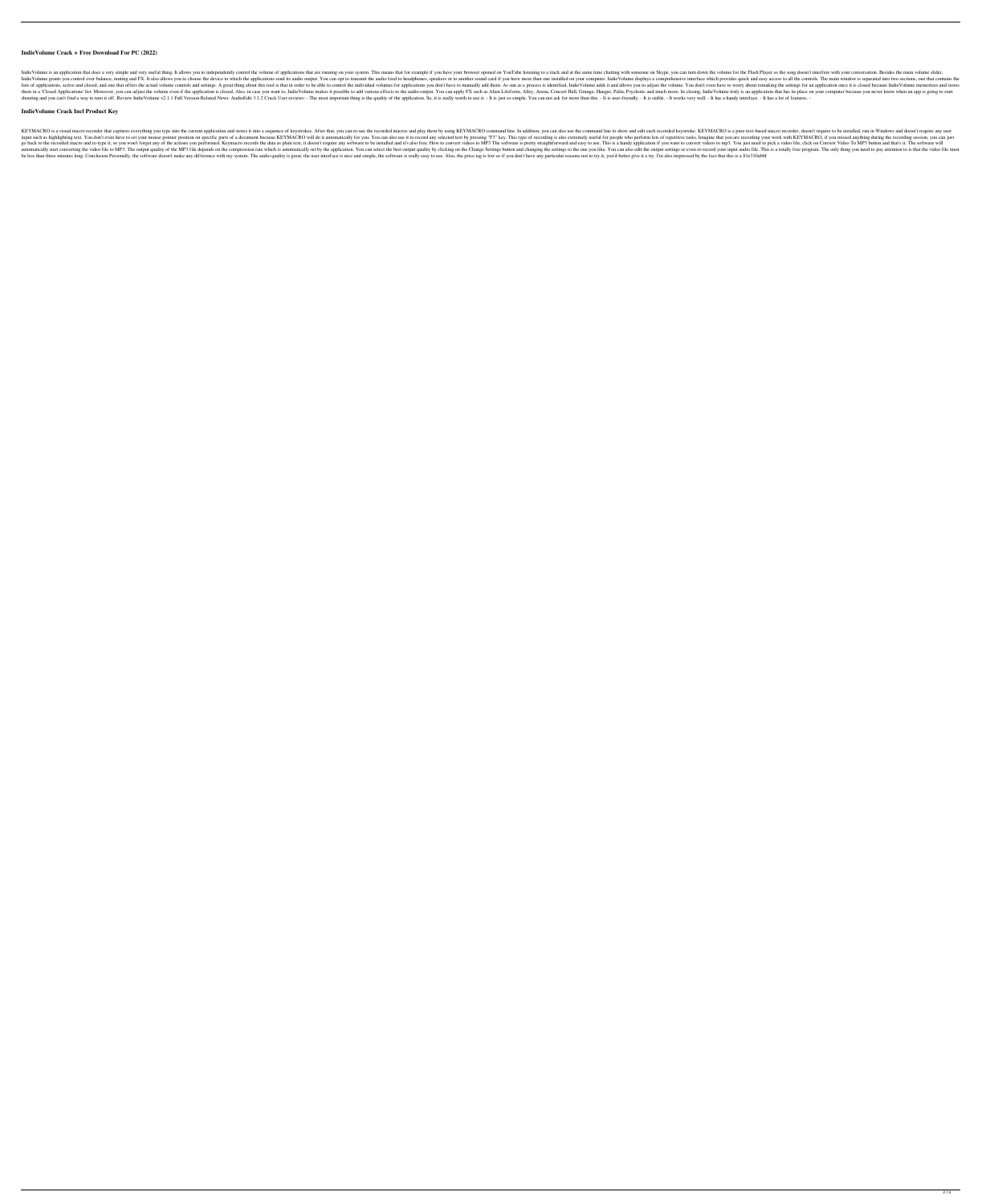#### **IndieVolume With Registration Code**

Indie Volume is an application that does a very simple and very useful thing. It allows you to independently control the volume of applications that are running on your system. This means that for example if you have your Indie Volume grants you control over balance, muting and FX. It also allows you to choose the device to which the applications send its audio output. You can opt to transmit the audio feed to headphones, speakers or to ano lists of applications, active and one that offers the actual volume controls and settings. A great thing about this tool is that in order to be able to control the individual volume adds it and allows you to adjust the vol them in a 'Closed Applications' list. Moreover, you can adjust the volume even if the application is closed. Also, in case you want to, IndieVolume makes it possible to add various effects to the audio output. You can appl shouting and you can't find a way to turn it off. ]]> Sun, 26 Nov 2014 17:35:47 +0000 Intro: Catherine Linke

## **What's New in the IndieVolume?**

Indie Volume is a simple and useful application that allows you to control the volume of applications that are running on your computer. What's New in This Release: • Added iOS 5 support! Key Features: • Automatically adju system like a public or professional environment) . Detects sound output of the system and can adjust the volume to it. Lists all the applications running on the system and shows their volume. Remembers and saves all the a Notification Center banner • Uses very little memory • Control only the sound of an application • Control only the volume of an application • Control only the balance of an application • Control only the rewiput of an appl applications that run on the system) • Toggle from active to closed applications • Option to toggle between the individual controls • Option to toggle between the global controls • Option to thange device based controls • application • Option to mute all the applications • Option to change the level of an application • Option to change the output of an application • Option to change the volume of an application • Option to change the putpu application • Option to change the muting of an application • Option to change the FX of an application • Option to change the level of an application • Option to change the output of an application • Option to change the